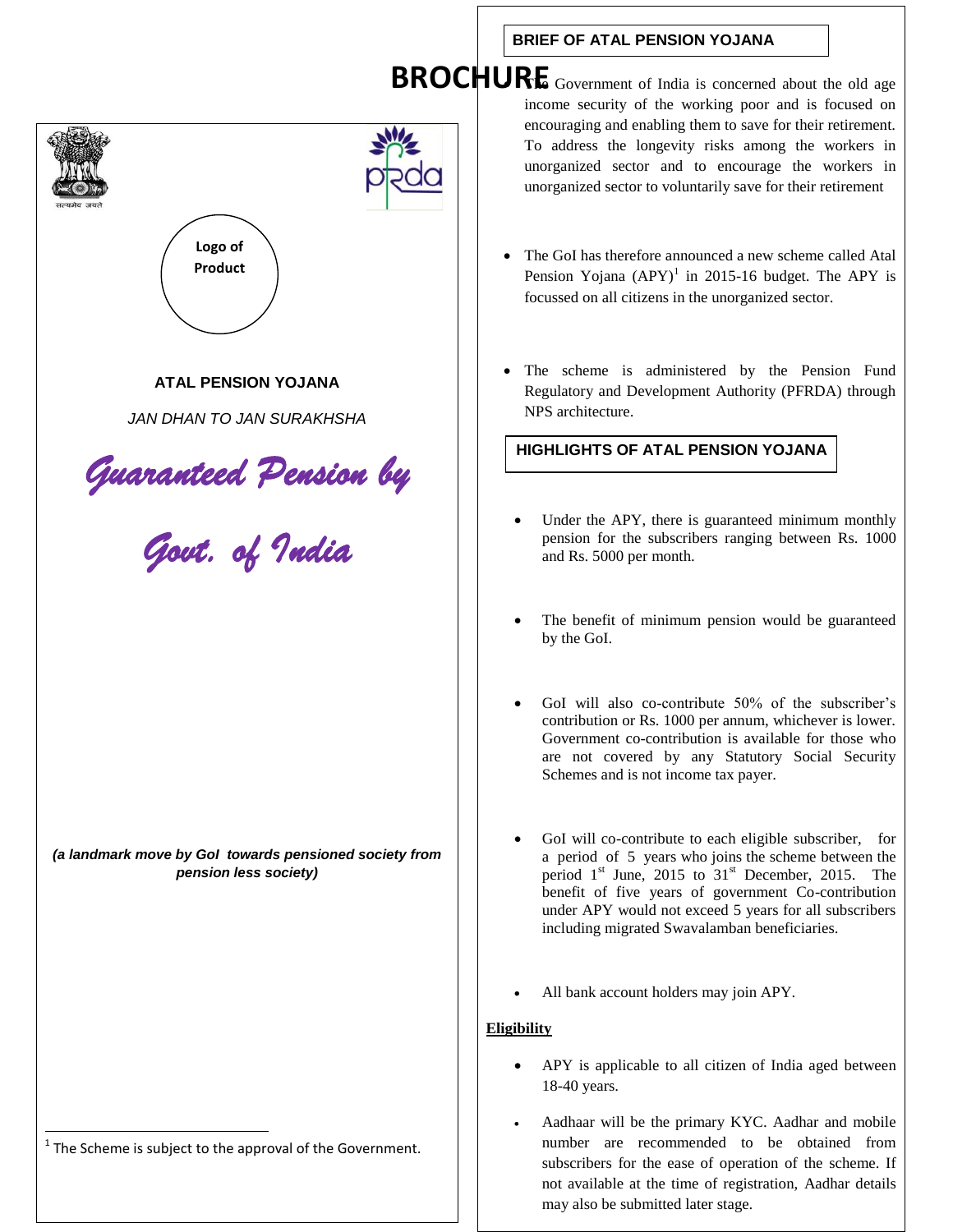# **BROCHURE**

#### **Charges for default**

Banks are required to collect additional amount for delayed payments, such amount will vary from minimum Re 1 per month to Rs 10/- per month as shown below:

- Re. 1 per month for contribution upto Rs. 100 per month.
- Re. 2 per month for contribution upto Rs. 101 to 500/ per month.
- Re 5 per month for contribution between Rs 501/- to 1000/- per month.
- Rs 10 per month for contribution beyond Rs 1001/- per month.

The fixed amount of interest/penalty will remain as part of the pension corpus of the subscriber.

#### **Important information for subscriber:**

Discontinuation of payments of contribution amount shall lead to following:

- After 6 months account will be frozen.
- After 12 months account will be deactivated.
- After 24 months account will be closed.

Subscriber should ensure that the Bank account to be funded enough for auto debit of contribution amount.

#### **Exit :**

#### **On attaining the age of 60 years:**

The exit from APY is permitted at the age with 100% annuitisation of pension wealth. On exit, pension would be available to the subscriber.

#### **In case of death of the Subscriber due to any cause:**

In case of death of subscriber pension would be available to the spouse and on the death of both of them (subscriber and spouse), the pension corpus would be returned to his nominee.

#### **Exit Before the age of 60 Years:**

Exit before 60 years of age is not permitted however it is permitted only in exceptional circumstances, i.e., in the event of the death of beneficiary or terminal disease.

|--|

| Age<br>of<br>Entry | Monthly<br>pension of<br>Rs 1000. | Monthly<br>pension of<br>Rs2000 | Monthly<br>pension of<br>Rs3000 | Monthly<br>pension of<br>Rs4000 | <b>Monthly</b><br>pension of<br>Rs5000. |
|--------------------|-----------------------------------|---------------------------------|---------------------------------|---------------------------------|-----------------------------------------|
| 18                 | 42                                | 84                              | 126                             | 168                             | 210                                     |
| 20                 | 50                                | 100                             | 150                             | 198                             | 248                                     |
| 25                 | 76                                | 151                             | 226                             | 301                             | 376                                     |
| 30                 | 116                               | 231                             | 347                             | 462                             | 577                                     |
| 35                 | 181                               | 362                             | 543                             | 722                             | 902                                     |
| 40                 | 291                               | 582                             | 873                             | 1164                            | 1454                                    |